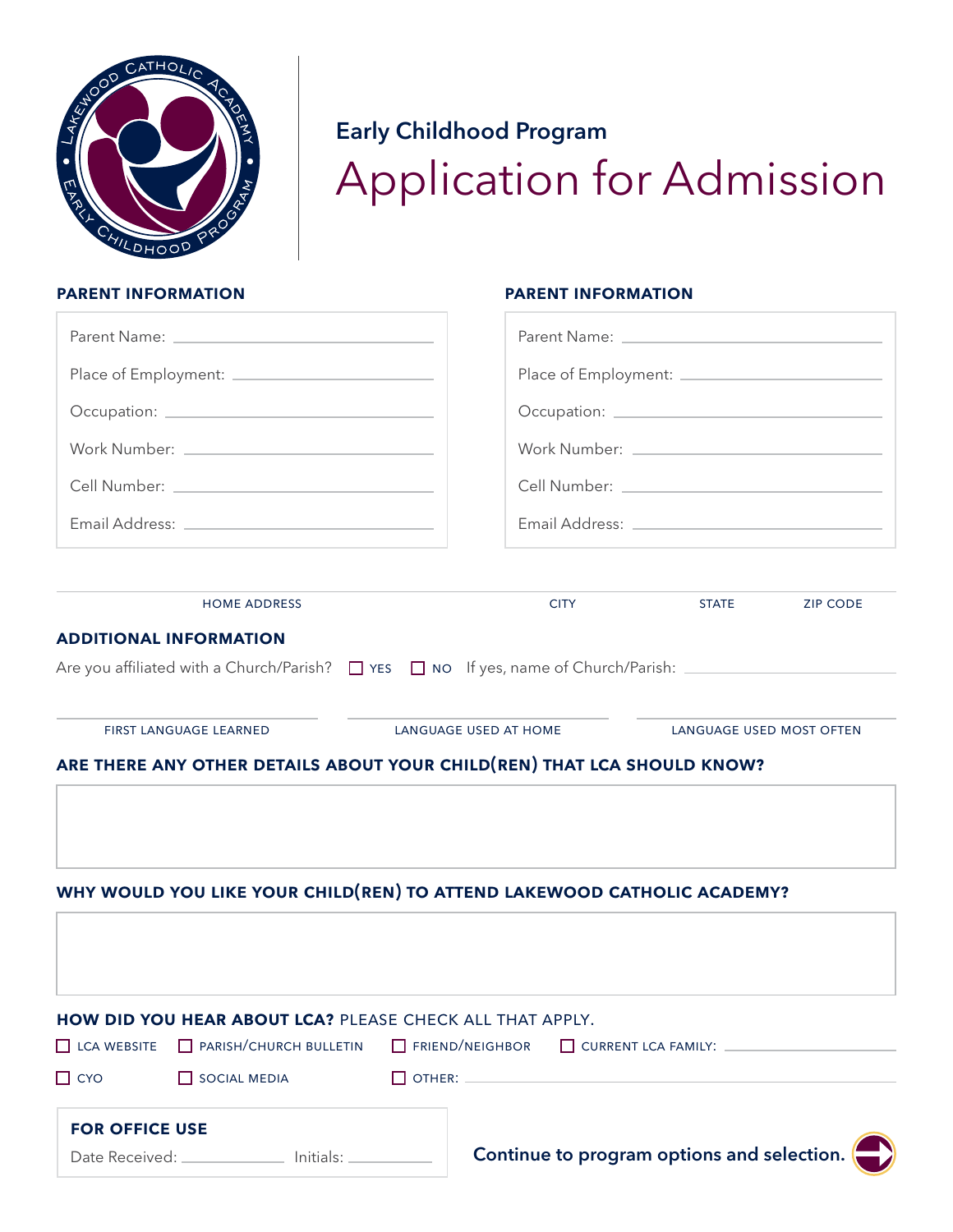## first child

| Name:                                | Birthdate/Due Date:             | Gender:             |
|--------------------------------------|---------------------------------|---------------------|
| Infant / Toddler / Two-Year-Old:     | 5 Full Days, 7:30am to 5:30pm   | 9-Month<br>12-Month |
| $2^{1/2}$ Year-Old:                  | 2 Half Days, 8:00am to 12:00pm  | 9-Month             |
| Preschool (3 Years Old):             | 5 Full Days, 7:30am to 5:30pm   | 9-Month<br>12-Month |
|                                      | 5 Half Days, 8:00am to 12:00pm  | 9-Month             |
|                                      | 3 School Days, 8:00am to 3:00pm | 9-Month             |
|                                      | 3 Half Days, 8:00am to 12:00pm  | 9-Month             |
| Pre-Kindergarten (4 to 5 Years Old): | 5 Full Days, 7:30 am to 5:30 pm | 9-Month<br>12-Month |
|                                      | 5 School Days, 8:00am to 3:00pm | 9-Month             |
|                                      | 5 Half Days, 8:00am to 12:00pm  | 9-Month             |
|                                      | 3 School Days, 8:00am to 3:00pm | 9-Month             |

# second child

| Name:                                | Birthdate/Due Date:             | Gender:                    |  |
|--------------------------------------|---------------------------------|----------------------------|--|
| Infant / Toddler / Two-Year-Old:     | 5 Full Days, 7:30am to 5:30pm   | 9-Month    <br>12-Month    |  |
| $2^{1/2}$ Year-Old:                  | 2 Half Days, 8:00am to 12:00pm  | 9-Month                    |  |
| Preschool (3 Years Old):             | 5 Full Days, 7:30am to 5:30pm   | 9-Month $\Box$<br>12-Month |  |
|                                      | 5 Half Days, 8:00am to 12:00pm  | 9-Month                    |  |
|                                      | 3 School Days, 8:00am to 3:00pm | 9-Month                    |  |
|                                      | 3 Half Days, 8:00am to 12:00pm  | 9-Month                    |  |
| Pre-Kindergarten (4 to 5 Years Old): | 5 Full Days, 7:30 am to 5:30 pm | 12-Month<br>9-Month        |  |
|                                      | 5 School Days, 8:00am to 3:00pm | 9-Month                    |  |
|                                      | 5 Half Days, 8:00am to 12:00pm  | 9-Month                    |  |
|                                      | 3 School Days, 8:00am to 3:00pm | 9-Month                    |  |

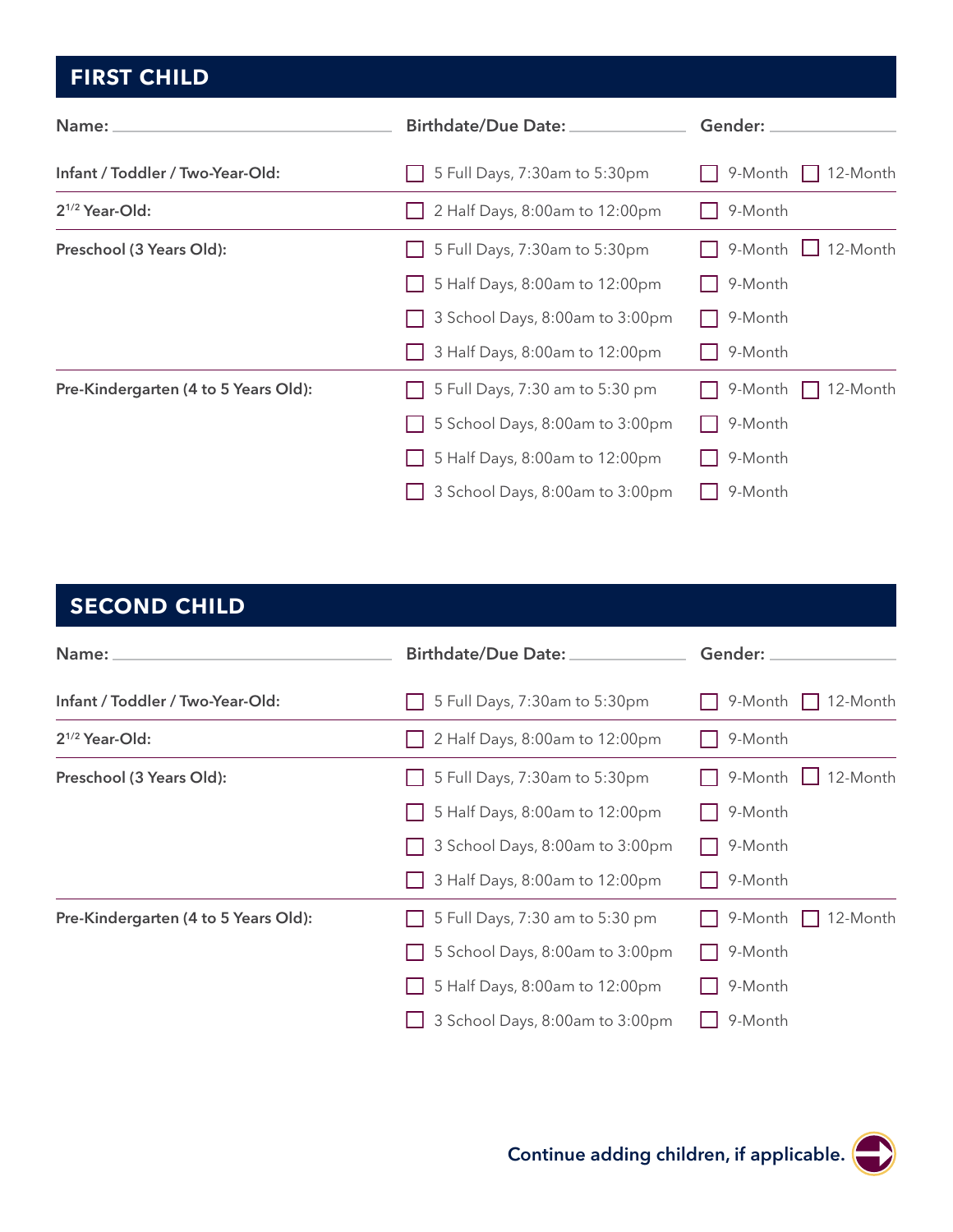## third child

| Name:                                | Birthdate/Due Date:             | Gender:             |
|--------------------------------------|---------------------------------|---------------------|
| Infant / Toddler / Two-Year-Old:     | 5 Full Days, 7:30am to 5:30pm   | 9-Month<br>12-Month |
| 2 <sup>1/2</sup> Year-Old:           | 2 Half Days, 8:00am to 12:00pm  | 9-Month             |
| Preschool (3 Years Old):             | 5 Full Days, 7:30am to 5:30pm   | 12-Month<br>9-Month |
|                                      | 5 Half Days, 8:00am to 12:00pm  | 9-Month             |
|                                      | 3 School Days, 8:00am to 3:00pm | 9-Month             |
|                                      | 3 Half Days, 8:00am to 12:00pm  | 9-Month             |
| Pre-Kindergarten (4 to 5 Years Old): | 5 Full Days, 7:30 am to 5:30 pm | 12-Month<br>9-Month |
|                                      | 5 School Days, 8:00am to 3:00pm | 9-Month             |
|                                      | 5 Half Days, 8:00am to 12:00pm  | 9-Month             |
|                                      | 3 School Days, 8:00am to 3:00pm | 9-Month             |

## FOURTH CHILD

| Name:                                | Birthdate/Due Date: _           | Gender:               |  |
|--------------------------------------|---------------------------------|-----------------------|--|
| Infant / Toddler / Two-Year-Old:     | 5 Full Days, 7:30am to 5:30pm   | 9-Month  <br>12-Month |  |
| $2^{1/2}$ Year-Old:                  | 2 Half Days, 8:00am to 12:00pm  | 9-Month               |  |
| Preschool (3 Years Old):             | 5 Full Days, 7:30am to 5:30pm   | 9-Month<br>12-Month   |  |
|                                      | 5 Half Days, 8:00am to 12:00pm  | 9-Month               |  |
|                                      | 3 School Days, 8:00am to 3:00pm | 9-Month               |  |
|                                      | 3 Half Days, 8:00am to 12:00pm  | 9-Month               |  |
| Pre-Kindergarten (4 to 5 Years Old): | 5 Full Days, 7:30 am to 5:30 pm | 9-Month<br>12-Month   |  |
|                                      | 5 School Days, 8:00am to 3:00pm | 9-Month               |  |
|                                      | 5 Half Days, 8:00am to 12:00pm  | 9-Month               |  |
|                                      | 3 School Days, 8:00am to 3:00pm | 9-Month               |  |